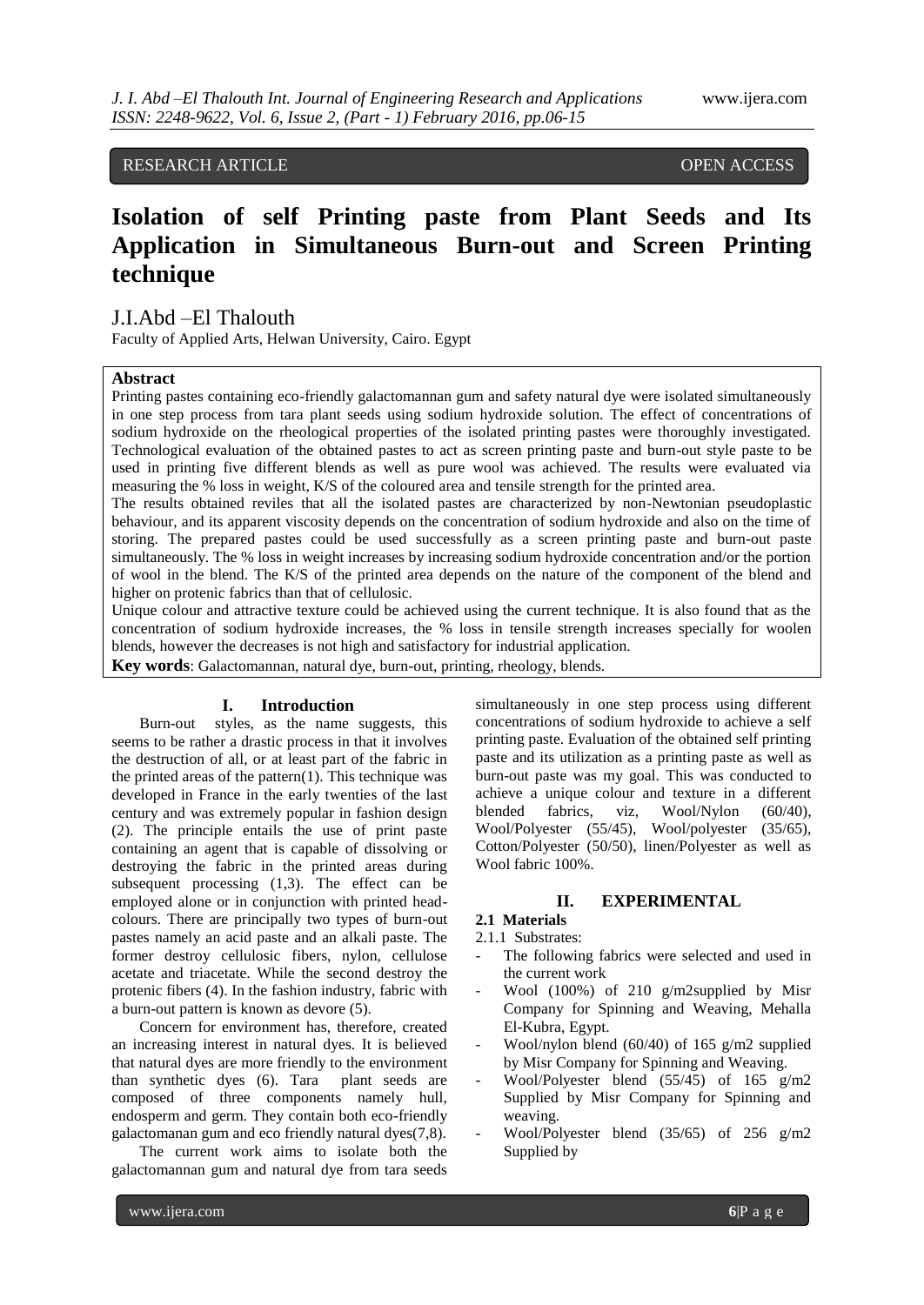- Cotton/polyester blend  $(50/50)$  of 239 g/m2 Supplied by Misr Company for Spinning and Weaving also
- Linen/ polyester blend  $(80/20)$  of 155 g/m2 Supplied by El-Kamah, Cairo- Egypt.

2.1.2 Plant seeds:

Dry clean seeds of tara were obtained from tara shrub. They were kindly supplied by El-Khavage Farm at El- Khatatba, Menufia, Egypt. The seeds are composed of three components namely hull, endosperm and germ and obtained from ripe pods (9). The latter is rich by pyrogaaol tannin ( 10-11). The gum is collected in the endosperm and composed mainly of galactomannan at a ratio of mannose to galactose is 3:1 (9,11, 12,13)

2.1.3 Chemicals:

Sodium hydroxide was of laboratory grade chemicals and non ionic detergent namely CV-ET ® was of Technical grade chemical.

#### **2.2 Methods:**

2.2.1 Preparation of the burn- out coloured printing paste:

A printing pastes which are able to act as burnout and at the same time to print a coloured area on the remaining fabric after the removal of the burnt area could be isolated from tara seeds as follows:

The seeds were crushed mechanically and sieved to remove the germ. The hull and endosperm were soaked in different concentrations of sodium hydroxide solutions  $(1,2,3,4,5,7,15,12)$  and 25 %) and left overnight to yield a coloured viscous mass. The latter was purified through separation from other insoluble components of hull and endosperm by filtration through a mucilein fabric. The purified coloured viscous masses so obtained were used as self printing pastes for printing the aforementioned six fabric samples without any other additives.

#### 2.2.2 Printing:

All of the blended fabrics were printed using the self printing pastes via screen, i.e. flat screen printing technique.

## 2.2.3 Fixation:

Fixation of the printed samples was expedited by steaming at 120 oC for 15 minutes.

### 2.2.4 Washing:

The fixed fabrics were given a hot rinse at 50-60 oC till the hydrolyzed fabric components (Wool, nylon, polyester) is removed, neutralized with dilute acetic acid, rinsed with cold again and finally dried.

- 2.2.5 Analysis and Measurements:
- Determination of the rheological properties: The rheological properties of the prepared self printing pastes were measured at 25oC using rheomat-15, Zurich, Switzerland.
- The colour strength  $(K/S)$ : The color strength of the printed samples expressed as K/S was evaluated by light reflectance technique(14) . All the printed samples were measured using a Hunter Lab UltraScan PRO instrument. The K/S values represented are a mean of readings for each sample.
- The % loss in weight: The % loss in weight was estimated via measuring the weight of the fabric before and after printing and washing based on the dry weight, using the following formula:

#### % loss in weight  $= (A-B)100/A$

Where A and B are the weights of the same dry area before and after printing and washing respectively.

Tensile strength: Tensile strength of the burn-out printed area was measured using Instron 3345 according to ASTM D3822 at National Res. Centre, Cairo, Egypt.

# **III. RESULTS & DISCUSSION**

Development of eco-friendly products and technologies in textile printing has been the subject of several recent investigations (15-17). Current investigation is carried out as an integral part of the aforementioned investigations. Hence, research was designed to establish conditions under which coloured natural thickener could be isolated from plant seeds namely tara seeds. The coloured thickener or in a more strict scientific sense, galactomannan gum along with natural dye could only be obtained from the crushed tara seeds only when NaOH solution was used for swelling, dissolution and isolation of the optainedcoloured paste. For this reason, the effect of sodium hydroxide solution at different concentrations on the rheological behavior of the isolated galactomannan coloured paste was studied.

Hence, self-printing pastes containing galactomannan gum and natural dye isolated from the crushed tara seeds were prepared according to the procedure indicated in the experimental section using different concentrations of sodium hydroxide solutions. The rheological properties of the isolated pastes were measured at 25oC using Rheomat-15. Figures 1,2 and Tables I,II illustrate the data obtained.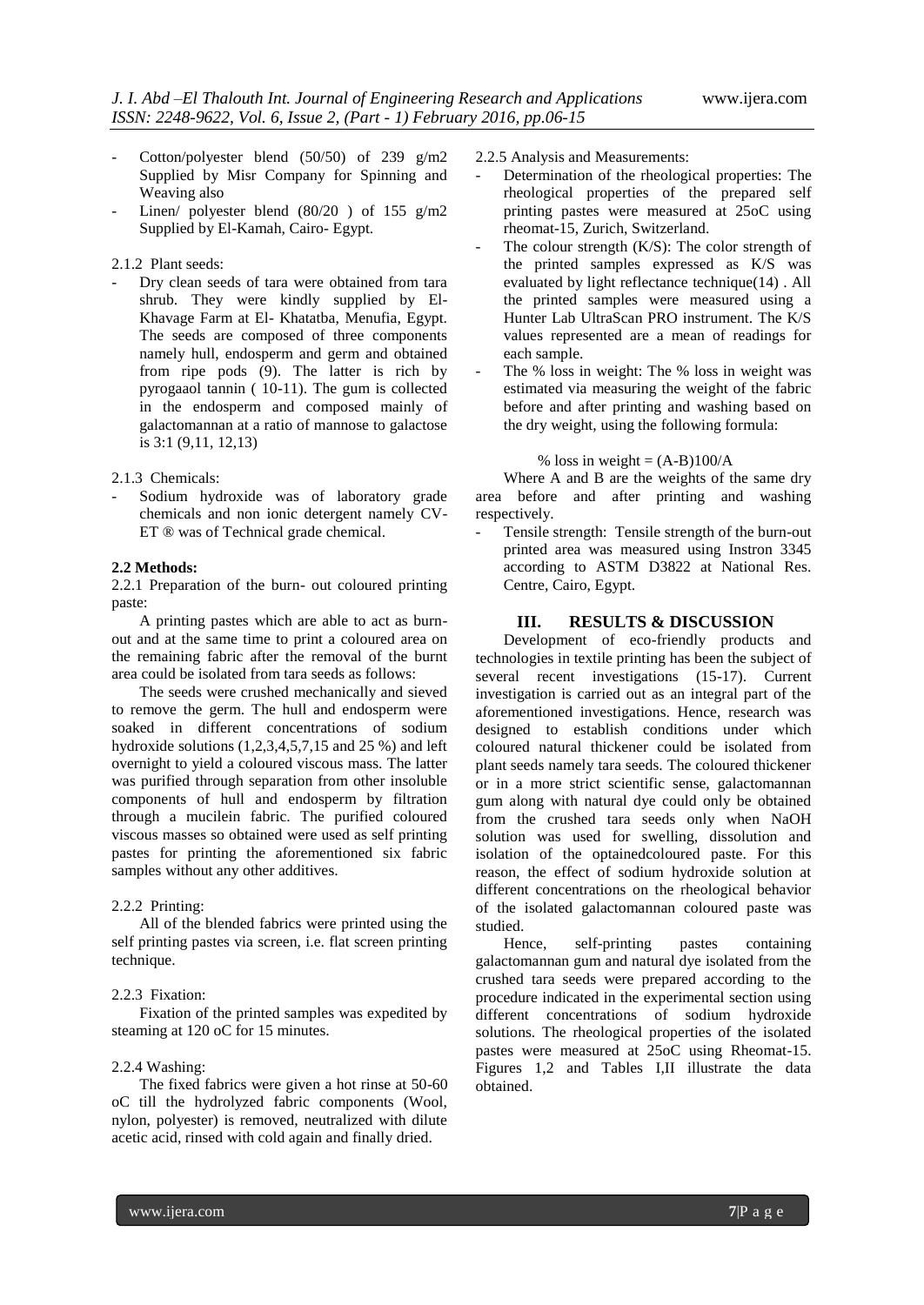

**Figure 1:** Effect of Different concentrations of NaOH on the rheological properties of the fresh galactomannan tara pastes.



**Figure 2:** Effect of Different concentrations of NaOH on the rheological properties of the galactomannan tara pastes after storing for 24 hours.

It is clear from Fig 1 that the concentration of sodium hydroxide has a remarkable effect on the rheological characteristic of the obtained colored pastes. Where the rheograms of the pastes prepared using relatively low concentrations of sodium hydroxide i.e. 1,2 and 3 % are characterized by a curve concave towards the rate of shear axis and the up and down- flow curves are coincident which indicate that these pastes are characterized by a non-Newtonian pseudoplastic behavior this means that if the viscosity (resistance to flow) of these pastes is

measured using a large applied force (Shearing stress) which causes a high velocity of flow (shear rate) the apparent viscosity is less than that of the same paste determined with a smaller force and a slower rate of flow (9) Figure1 also depict that as the concentration of NaOH increases from 1 to 3, the rheograms are shifted far from the rate of shear axis indicating an increase in the apparent viscosity. For example at a rate of shear of 5.139 the latter increases from 53.28 to 150.24 to 512.54 poise by increasing NaOH concentration from 1 to 2 to 3, respectively.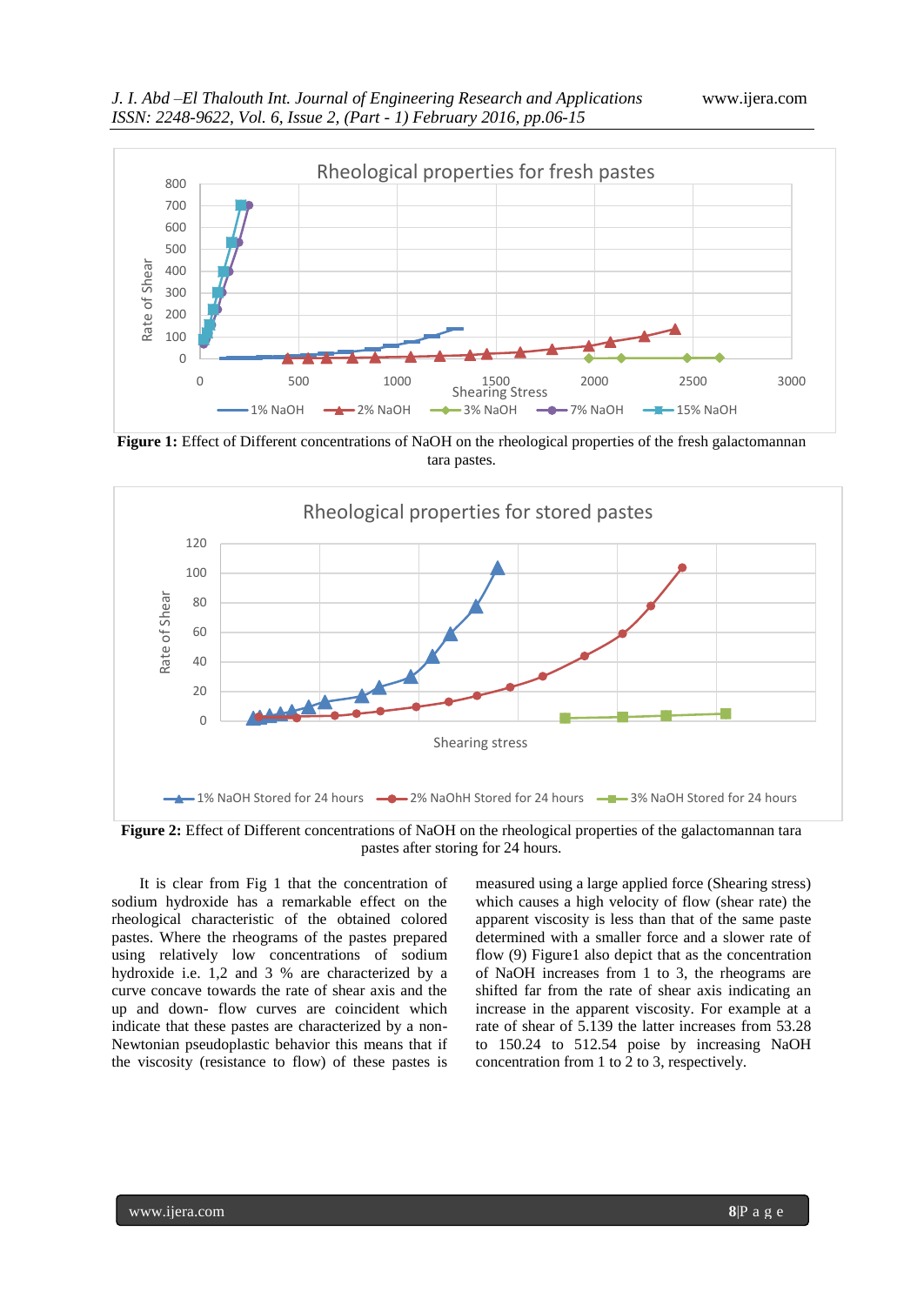|         | $5$ pwores:<br>Apparent viscosity on using |          |          |                          | Viscosity |                          | Viscosity on |
|---------|--------------------------------------------|----------|----------|--------------------------|-----------|--------------------------|--------------|
| Rate of |                                            |          |          | Rate of                  | on using  | Rate of                  | using 15%    |
| shear   | 1% NaOH                                    | 2% NaOH  | 3% NaOH  | shear                    | 7% NaOH   | shear                    | <b>NaOH</b>  |
| 2.18    | 62.79817                                   | 203.4679 | 904.2936 | 67.18                    | 0.087615  | 88.41                    | 0.066621423  |
| 2.927   | 58.93065                                   | 187.0858 | 729.6344 | 88.41                    | 0.115372  | 117.9                    | 0.099830365  |
| 3.851   | 56.87873                                   | 166.3698 | 641.3088 | 117.9                    | 0.116455  | 155.6                    | 0.100835476  |
| 5.139   | 53.27885                                   | 150.2464 | 512.5433 | 155.6                    | 0.126093  | 225.9                    | 0.097255423  |
| 6.779   | 48.06019                                   | 130.8618 |          | 225.9                    | 0.130279  | 303.3                    | 0.098318497  |
| 9.771   | 42.03255                                   | 109.2846 |          | 303.3                    | 0.122915  | 399                      | 0.098345865  |
| 13.12   | 36.1029                                    | 92.65777 |          | 399                      | 0.122932  | 532.1                    | 0.099556474  |
| 17.26   | 31.88528                                   | 79.31634 |          | 532.1                    | 0.122778  | 702.3                    | 0.097778727  |
| 23.03   | 27.70083                                   | 63.12983 |          | 702.3                    | 0.117329  |                          |              |
| 30.38   | 24.33377                                   | 53.44404 |          |                          |           |                          | -            |
| 44.1    | 19.86757                                   | 40.48027 |          | $\overline{\phantom{a}}$ |           | $\overline{\phantom{0}}$ | -            |
| 59.22   | 16.32067                                   | 33.28875 |          | ۰                        |           | $\overline{\phantom{a}}$ | -            |
| 77.92   | 13.7731                                    | 26.70534 |          | $\overline{\phantom{a}}$ |           | $\overline{\phantom{a}}$ | -            |
| 103.9   | 11.33147                                   | 21.68787 |          | $\overline{\phantom{a}}$ |           |                          | -            |
| 137.1   | 9.426258                                   | 17.57433 |          |                          |           |                          |              |

**Table I:** Effect of different concentrations of NaOH on the apparent viscosity in poise of galactomannan tara gum pastes:

**Table II:** Apparent viscosity in poise of the isolated pastes using different concentrations of NaOH after storing for 24 hours at different rates of shear:

| Rate of shear | Apparent viscosity in poise on using |                       |                             |  |  |  |  |
|---------------|--------------------------------------|-----------------------|-----------------------------|--|--|--|--|
|               | 1% NaOH stored for 24                | 2% NaOH stored for 24 | 3% NaOH stored for 24 hours |  |  |  |  |
|               | hours                                | hours                 |                             |  |  |  |  |
| 2.18          | 75.35779817                          | 175.8348624           | 796.2798165                 |  |  |  |  |
| 2.927         | 67.35223779                          | 65.48001367           | 692.2172873                 |  |  |  |  |
| 3.851         | 63.9885744                           | 1.3066736             | 583.0070112                 |  |  |  |  |
| 5.139         | 58.60673283                          | 133.1971201           | 495.4932866                 |  |  |  |  |
| 6.779         | 52.91045877                          | 118.7446526           |                             |  |  |  |  |
| 9.771         | 45.39555828                          | 100.8781087           |                             |  |  |  |  |
| 13.12         | 40.06783537                          | 87.64939024           |                             |  |  |  |  |
| 17.26         | 41.24449594                          | 74.87485516           |                             |  |  |  |  |
| 23.03         | 34.71515415                          | 63.36734694           |                             |  |  |  |  |
| 30.38         | 31.5437788                           | 53.44404213           |                             |  |  |  |  |
| 44.1          | 24.21360544                          | 41.59773243           |                             |  |  |  |  |
| 59.22         | 19.55707531                          | 34.2134414            |                             |  |  |  |  |
| 77.92         | 16.51514374                          | 27.82969713           |                             |  |  |  |  |
| 103.9         | 13.43965351                          | 22.39942252           |                             |  |  |  |  |

On increasing the concentration of sodium hydroxide to 7,15 % or 25 % the opposite holds true and the rheograms are shifted near the rate of shear axis indicating a decrease in the apparent viscosity at any specific rate of shear ( see Table I).

It is also clear from figure 1 that the rheograms obtained on using 7 and 15 % of sodium hydroxide is nearly straight line, i.e. these pastes is nearly characterized by Newtonian solutions. Where their apparent viscosity is nearly constant by changing the rate of shear as it is clear from Table I. While on using a concentration of 25 % NaOH, the paste is too fluid to be measured under the current conditions.

Figure 2 and Table II represent the effect of storing of the isolated pastes for 3 days on the

rheological properties and on the apparent viscosity of the pastes prepared using 1,2 and 3 % sodium hydroxide solutions.

On comparing figures 1 and 2 we can easily illustrate that all the three pastes under investigations did not affected by storing for 3 days, where all the three pastes still characterized by non-Newtonian pseudoplastic characteristic after storing. However the location of the rheograms with respect to the rate of shear axis is changed in the apparent viscosity upon storing. It seems that the apparent viscosity at any specific rate of shear depends on: (1) the concentration of NaOH, (2) the rate of shear, and (3) the time of storing.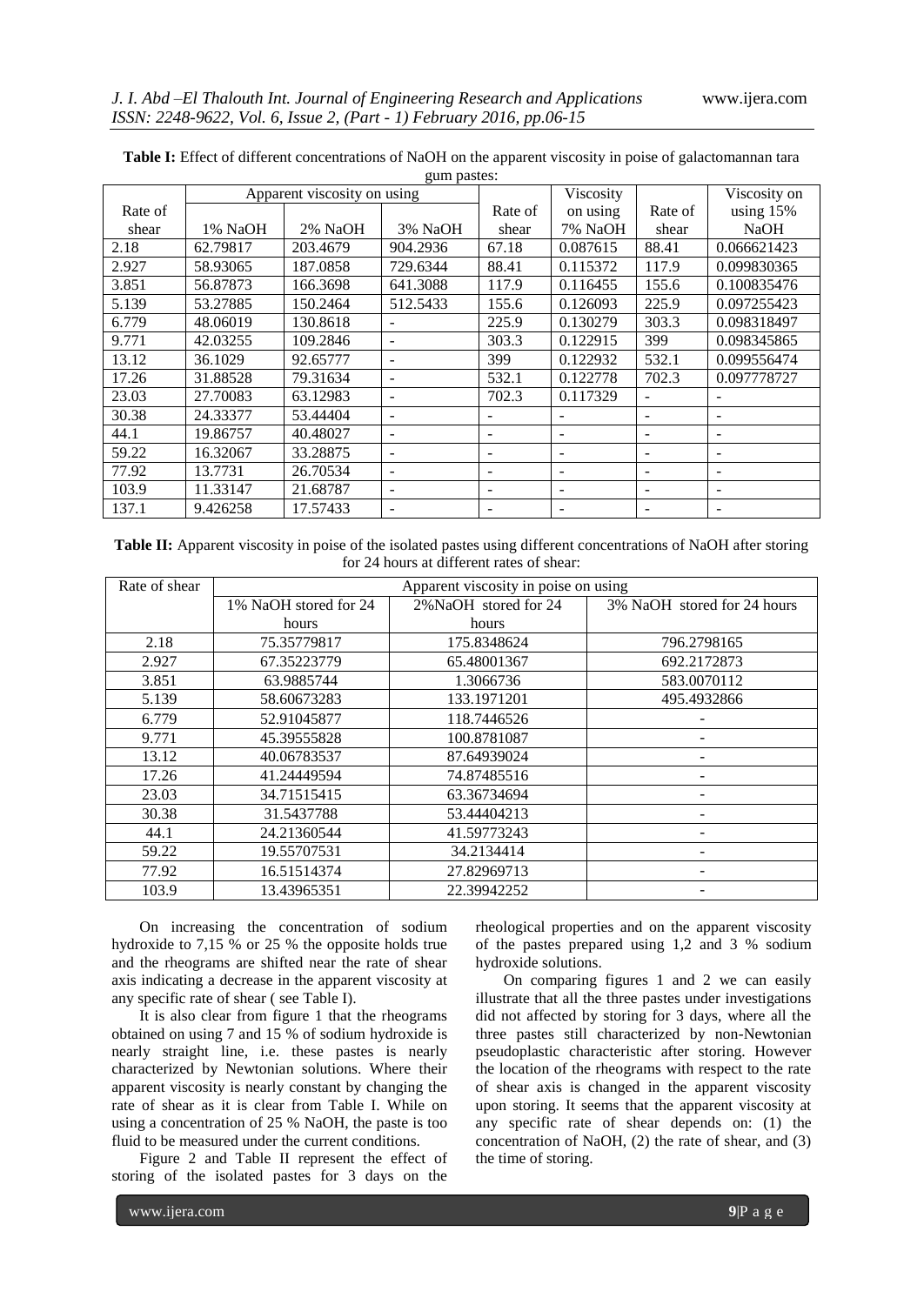On comparing Tables I and II it is obvious that both the concentration of sodium hydroxide as well as the time of storing had a remarkable effect on the apparent viscosity of the isolated pastes.

At relatively low concentration of NaOH, i.e. 1% the viscosity increases, while at relatively higher concentrations, i.e. 2 and 3 the apparent viscosity decreases. This phenomenon holds true at any specific rate of shear. For example, the paste prepared using 1% NaOH at a rate of shear 2.18 sec-1 . Increases from 62.79 poise to 75.35 poise. While pastes prepared using 2 and 3 % decreases from 203.46 to 175.83 and from 904.29 to 796.27 respectively at the same rate of shear.

The increase in the apparent viscosity for the pastes prepared by relatively low concentration of sodium hydroxide (1%) by storing may be due to the formation of van der Waals forces and/or hydrogen bonding between the galactomannan chains formed during storing. While the decreases in the apparent viscosity at relatively higher concentrations (i.e. 2 and 3) may be due to hydrolytic molecular cleavage of mannose chains under these relative sever conditions, hence the apparent viscosity at any specific rate of shear decreases(18,19).

Utilization of the isolated pastes in colouration and burn-out style printing technique:

As it has been previously reported the main aim of the present work is to isolate self-printing pastes (containing thickener, natural colour and natural mordant) from tara seeds to be used simultaneously in colouration and burn-out printing style for different blended fabrics.

To achieve this different self-printing pastes were prepared using different concentration of sodium hydroxide viz. 1,2,3,7,15 and 25 % and used in printing 6 different blended fabrics comprise cotton/polyester, linen/polyester, Wool/Polyester, Wool/nylon and pure Wool for the sake of comparison. Via screen printing technique. After printing, and drying, the printed goods were subjected to steaming at 120oC for 15 minutes followed by washing thoroughly to remove the burn-out portion of the blend, the thickener and unfixed colour. After washing and drying the fabrics were assessed for measured % loss in weight, K/S as well as tensile strength. Given below the results obtained along with their appropriate discussion.

Table III and Fig 3 represent the effect of sodium hydroxide concentration in the burn-out printing pastes on the hydrolysis and decomposition of the different fabrics. It is clear from the data of this table that the % loss in weight found to be depend on both the concentration of sodium hydroxide as well as the nature of fabrics which constitute the blend.

It is clear from the data of Table III that complete decomposition for the fabrics, under investigation, was achieved at a concentration of 25% NaOH for the pure Wool fabric. While the blended fabrics were damaged by various ratios depending on both NaOH concentration and the nature of the blend constituent, which achieve the burn out feature. When we have a look on the data of Table III and Fig.3 we can easily illustrate that we can achieve different textures on the blended fabrics.

| Blend used                | Weight of      | % decrease in weight via burn-out printing using natural colour |       |       |       |       |       |
|---------------------------|----------------|-----------------------------------------------------------------|-------|-------|-------|-------|-------|
|                           | m <sup>2</sup> | containing NaOH concentration of                                |       |       |       |       |       |
|                           |                | 1%                                                              | 2%    | 3%    | 7%    | 15%   | 25%   |
| Wool %                    | 210            | 5.36                                                            | 12.60 | 13.02 | 31.37 | 38.20 |       |
| Wood/Nylon(60/40)         | 165            | 5.60                                                            | 14.77 | 14.83 | 35.99 | 40.12 | 64.15 |
| Wool/Polyester (55/45)    | 165            | 4.54                                                            | 11.96 | 12.01 | 29.15 | 35.13 | 61.43 |
| Wool/Polyester (35/65)    |                | 4.02                                                            | 10.30 | 12.03 | 27.04 | 34.10 | 42.75 |
| Cotton/polyester (50/50)  | 239            | 1.49                                                            | 1.84  | 2.13  | 2.30  | 2.52  | 3.85  |
| Linen/Polyester $(80/20)$ | 160            | 1.63                                                            | 2.07  | 2.99  | 2.51  | 2.73  | 4.01  |

**Table III: Effect of Sodium hydroxide concentration in the burn-out printing paste on the hydrolysis of the fabrics expressed as % decrease in weight.**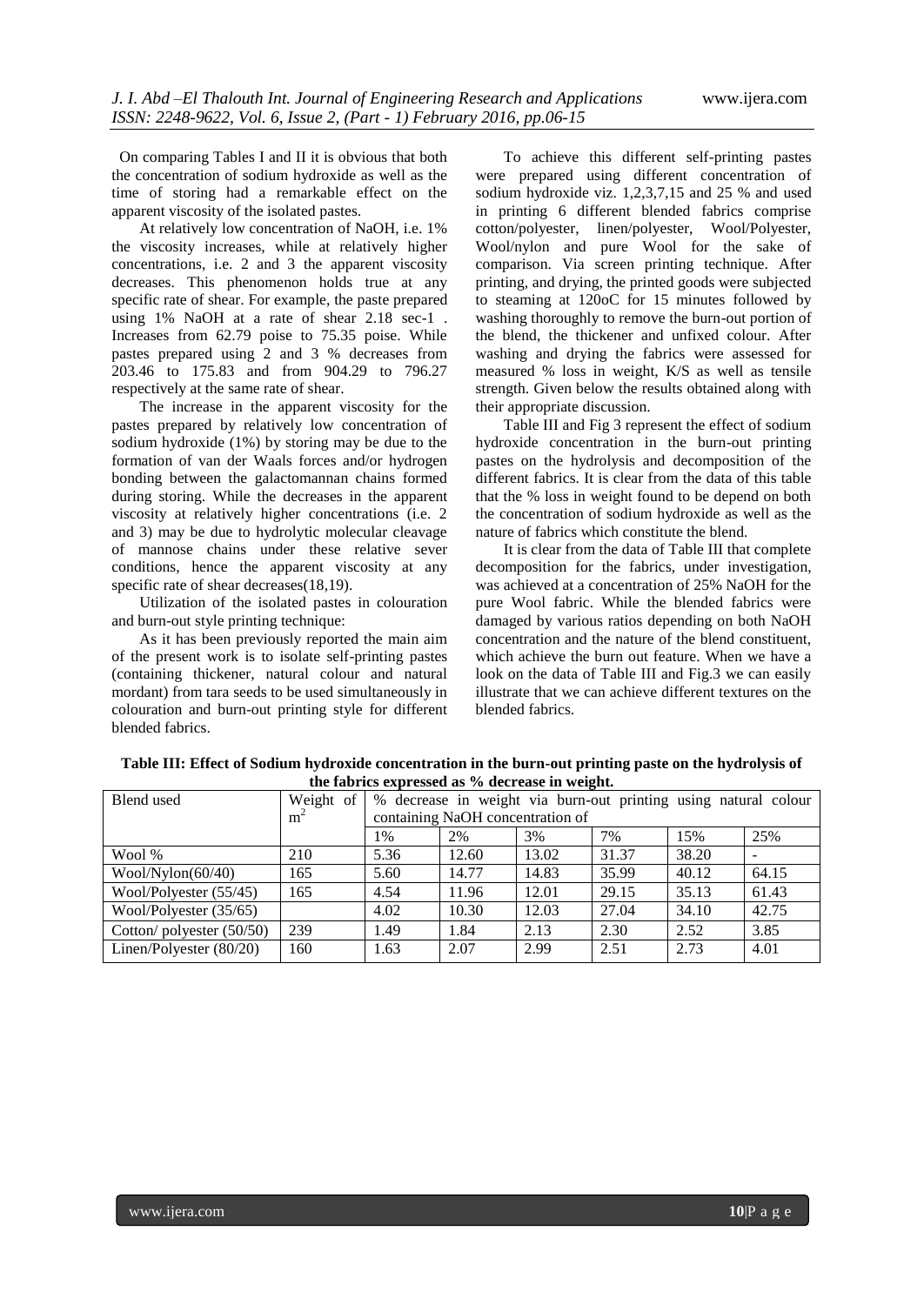

**Figure 3:** Effect of Sodium hydroxide concentration on the hydrolysis of the fabrics expressed as % decrease in weight.

It is also clear from the data of Table III that, irrespective of the nature of the blended fabric used, increasing the concentration of NaOH in the paste is accompanied by an increase in the % loss in weight. However the magnitude of the % decrease in weight depends on the nature of the component of the blend. Where, the magnitude of the % decrease in weight increases by increasing the protenic portion in the blend, and decreased by increasing the cellulosic portion. For example in case of using Wool/nylon (60/40), the % decrease in weight varies from 64.15 to 40.12 to 35.99 to 14.83 to 14.77 to 5.60 on using a

$$
CH-CH2-S-S-CH2-CH
$$

The resulting sulphenic acid is unstable in an alkaline medium and decomposes with the formation of an aldehyde and hydrogen sulphide. Thus, alkalies cause considerable changes in the fiber, characterized by

$$
\sum_{\text{CH-CH}_{2}}^{\text{CH-CH}_{2}} \text{SOH} \longrightarrow \sum_{\text{CH-CHO}}^{\text{CH-CHO}} + H_{2}\text{S}
$$

Hence, the blends containing high % of wool fabric were affected greatly by the current burn-out alkaline self-printing pastes. So, we can achieve a highly desired fashionable designs on using different concentrations of NaOH in printing blended fabrics containing wool fabric, where we can achieve both different coloured shades as well as different and attractive textures in the printed fabrics as a result of the loss in weight caused in printed area.

While in case of cellulosic as well as polyester portions of the blends, it is well known that they have greater stability for alkali. Where a solution of 20 % of NaOH is used to mercerized cotton, making it stronger, smoother and hard acquiring a greater affinity for dyes (23).

www.ijera.com **11**|P a g e

pastes containing 25,15,7,3,2 and 1% of NaOH respectively. While in case of cellulosic blends, i.e. cotton/Polyester (50/50) or linen /Polyester ( 80/20), the % decrease in weight were found to be unremarkable when compared with the wool blends.

The current data is expected since, it is well known that alkali hydrolyze wool while cotton is stable in alkaline medium. In fact 5% solution of caustic soda will completely dissolve wool at the boil. With alkali, cysteine is readily attacked and possibly arginine, histidine and serine  $(20)$ .

$$
CH-CH2-S-S-CH2-CH2\longrightarrow CH-CH2-SH + CH2-SOH
$$

the destruction of cysteine linkages and by subsequent transformation of the decomposition products<sup>(21,22)</sup>.

$$
\begin{array}{cccc}\n\big\downarrow & & & \\
CH-CHO & + & H_2S\n\end{array}
$$

Also, at room temperature, polyester has good resistance to weak alkalis and fair resistance to strong alkalis. This resistance is reduced with increased temperature (24).Hence, the current data (of table III) concerning the slight decrease in weight (with respect to both cotton/polyester and linen/ polyester) is in complete conformation with the previous studies (23,24).

#### **Printing:**

An economic eco-friendly printing pastes containing a natural dye and galactomannan gum could be obtained from crushed tara seeds using different concentrations of sodium hydroxide and used as self coloured paste.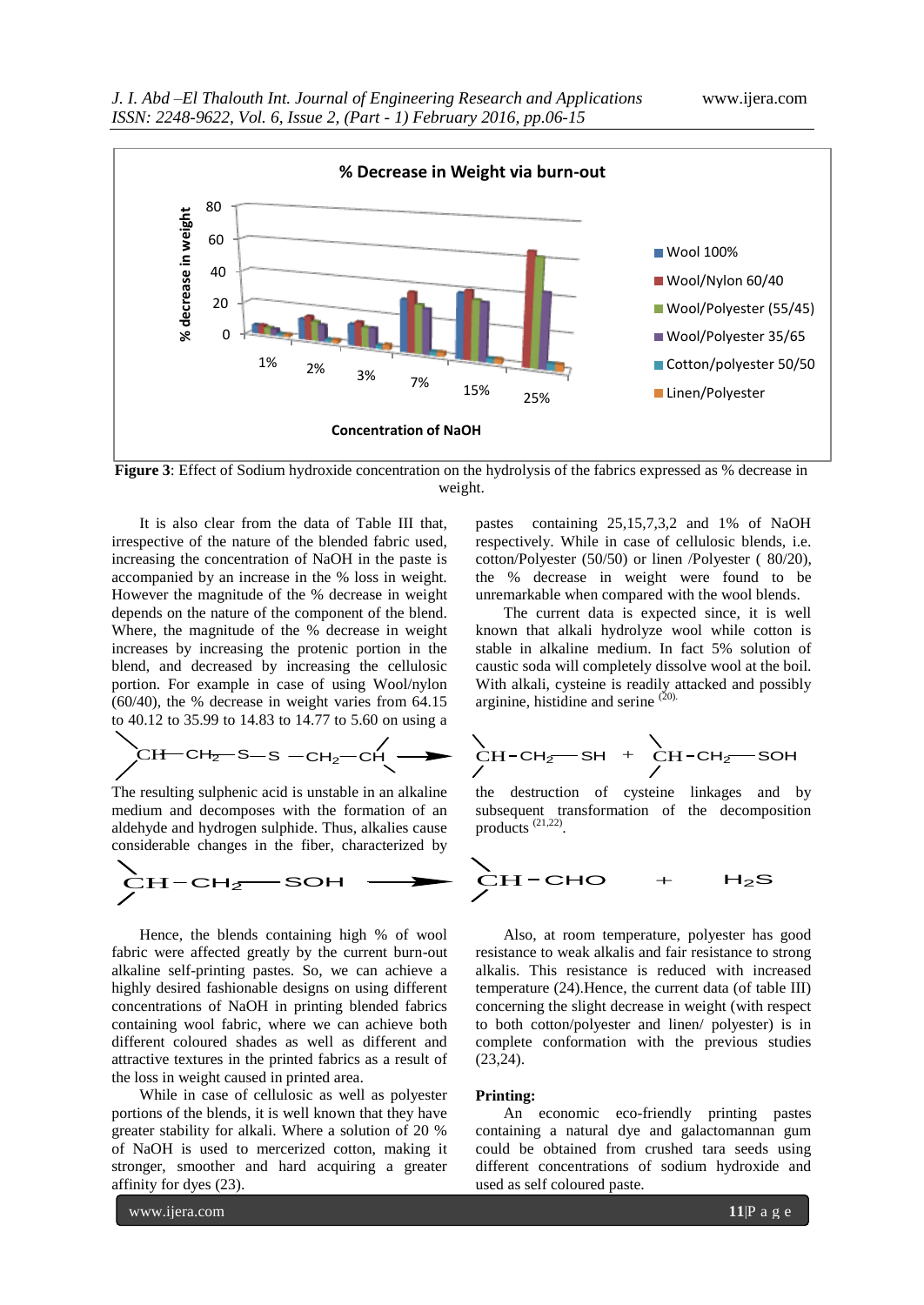The latter was used in printing the aforementioned blended fabrics as burn-out printing style via screen printing technique. After printing, drying, steaming at 120oC for 15 minutes. The printed goods were washed thoroughly to remove, the thickener, the unfixed colours, the alkali burn-out and hydrolyzed fabric portions as well as the excess alkali. After washing and drying, the fabrics were assessed for measuring the K/S of the coloured area. The results obtained are represented in figures 4 and 5.



**Figure 4:** The effect of different concentrations of NaOH on the K/S of Wool fabrics and its blends.



**Figure 5**: The Effect of different concentrations of NaOH on the K/S of Cotton/polyester and Linen/polyester blends.

Sodium hydroxide solution was used for swelling, dissolution and isolation of the gum from the endosperm of tara seeds which sticked with the hull. Sodium hydroxide molecules can extract the dye and the natural mordant which are concentrated in the hull of the seeds.

It is clear from the data of figure 4 and 5 that the K/S of the printed goods depends on: (a) the concentration of NaOH and (b) on the constitution of blended fabric.

Irrespective of the nature of blended fabrics, the K/S increases by increasing the concentration of sodium hydroxide in the paste reaches to a maximum after which it decreases. Pastes extracted using 3% NaOH seems to be the best one since it acquires the highest K/S and characterized also by the best

rheological properties compared with the other pastes as it is clear from its highest apparent viscosity at any specific rate of shear.

Sodium hydroxide solution was used for swelling, dissolving, and isolation of both the gum and the natural colour from the hull of tara seeds which sticked with the endosperm. So sodium hydroxide molecules can extract the natural dye from the seeds. By increasing the concentration of NaOH, its efficiency to extract the colour increases too until a concentration of 3%. Increasing the concentration more than 3%; i.e. to 7, 13 or 25 % has a bad effect on both the viscosity and on the composition of the natural colour itself. Where a remarkable decrease, in K/S was obtained on using these concentrations.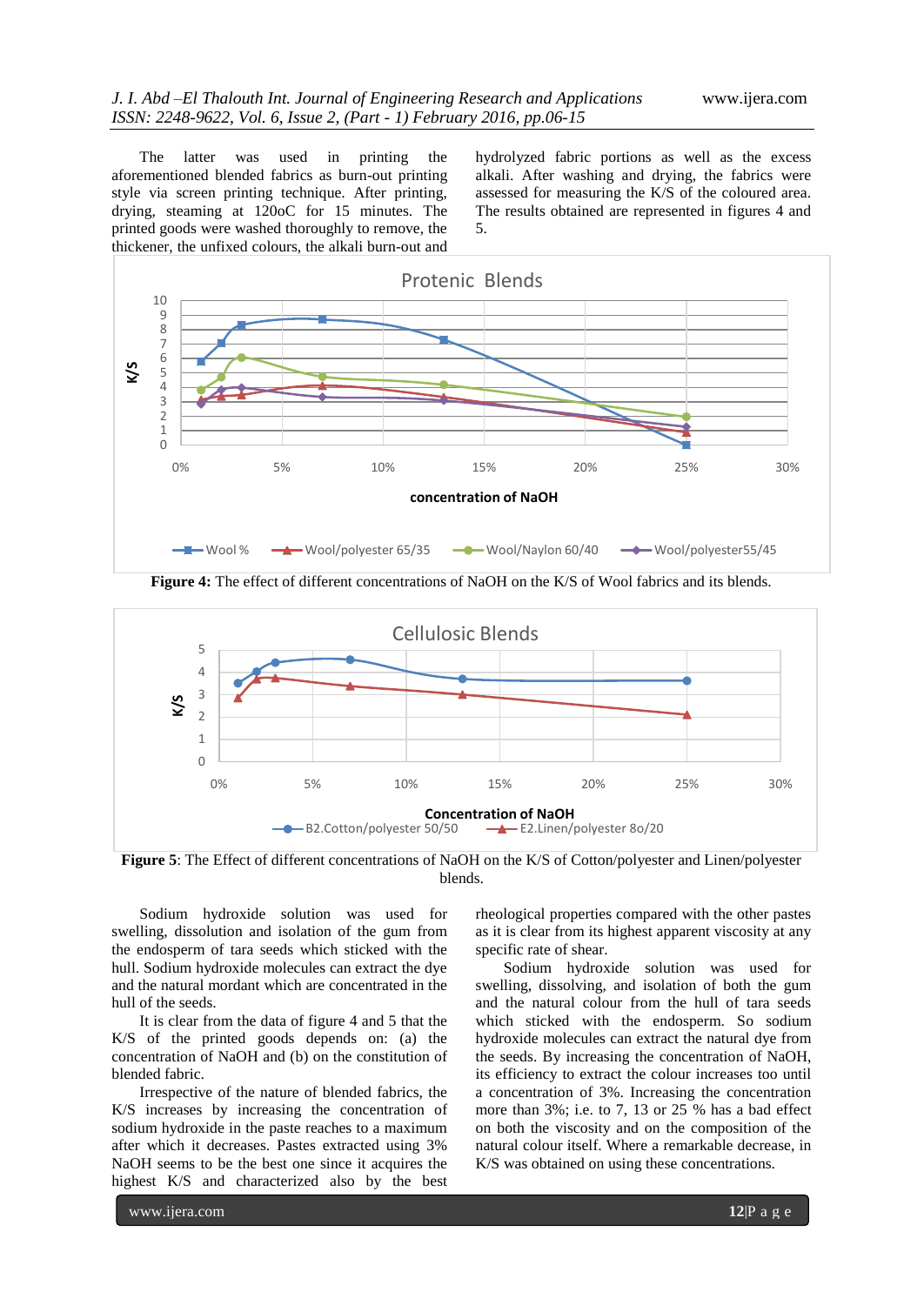It seems that the natural colour of tara seeds is unstable in relatively high alkalinity, i.e. at a concentration of 7 or more; which may decompose some of colour molecules.

It is also clear from figures 4 and 5 that wool and its blends display higher K/S values compared with cellulose blends, i.e. cotton and linen fabrics. This is rather expected since tara is rich in pyrogallol tannic (9). It has been reported (10,11), that tannins present in natural dyes are high molecular weight compounds containing phenolic hydroxyl groups which enable them to form effective crosslinks between proteins such as wool and silk, where they form three types of bonds namely:

- (i) Hydrogen bond: which is formed between phenolic hydroxyl groups of tannins and the free amino and amides groups of proteins.
- (ii) Ionic bond: it is formed between suitable charged anionic groups of the tannin and cationic groups on the protein.
- (iii) Covalent bond: it is formed by interaction of any quinon or semi-quinon group present in tannic with any suitable reactive groups in the protein.

However, in case of cellular, the tanins could form only two types of bonds as follows:

(i) Hydrogen bonds: which is formed between phenolic hydroxyl groups of tanins and the hydroxyl groups of cellulose.

(ii) Covalent bond: which may be formed by the interaction of quinone or semi-quinone groups present in tannins with suitable functional groups in the cellulose.

Based on the foregoing, it may be concluded, that the self-coloured printing paste isolated from tara seeds, could successfully be applied without any type of additions to protonic or cellulosic blends.

Never the less, the shade is only differ depending on the % of protenic and/or cellulosic portion in the printed blend.

It may concluded from all of the above data that, the most suitable concentration of NaOH in order to extract both, the galactomannan and natural colour from tara seeds was found to be 1,2 and 3%. However the best to obtain the highest viscosity and also the highest K/S was found to be 3%.

Furthermore, the effect of storing of the extracted printing pastes prepared using 1,2 and 3% for 24 hours was also investigated. The results of K/S obtained are represented in Figure 6. A,B and C for pastes prepared using 1,2 and 3% respectively.

It is clear from Figure 5 that in all cases, i.e. for all the investigated blends irrespective the concentration of NaOH used there is a decrease in the K/S by storing of the pastes for 24 hours. However, the magnitude of % decrease depends on both the concentration of NaOH used and also in the composition and nature the blended fabric.



**Figure 6(A,B&C):** Comparison between the effect of storing pastes containing 1,2,& 3 % NaOH on the K/S of the blended fabrics.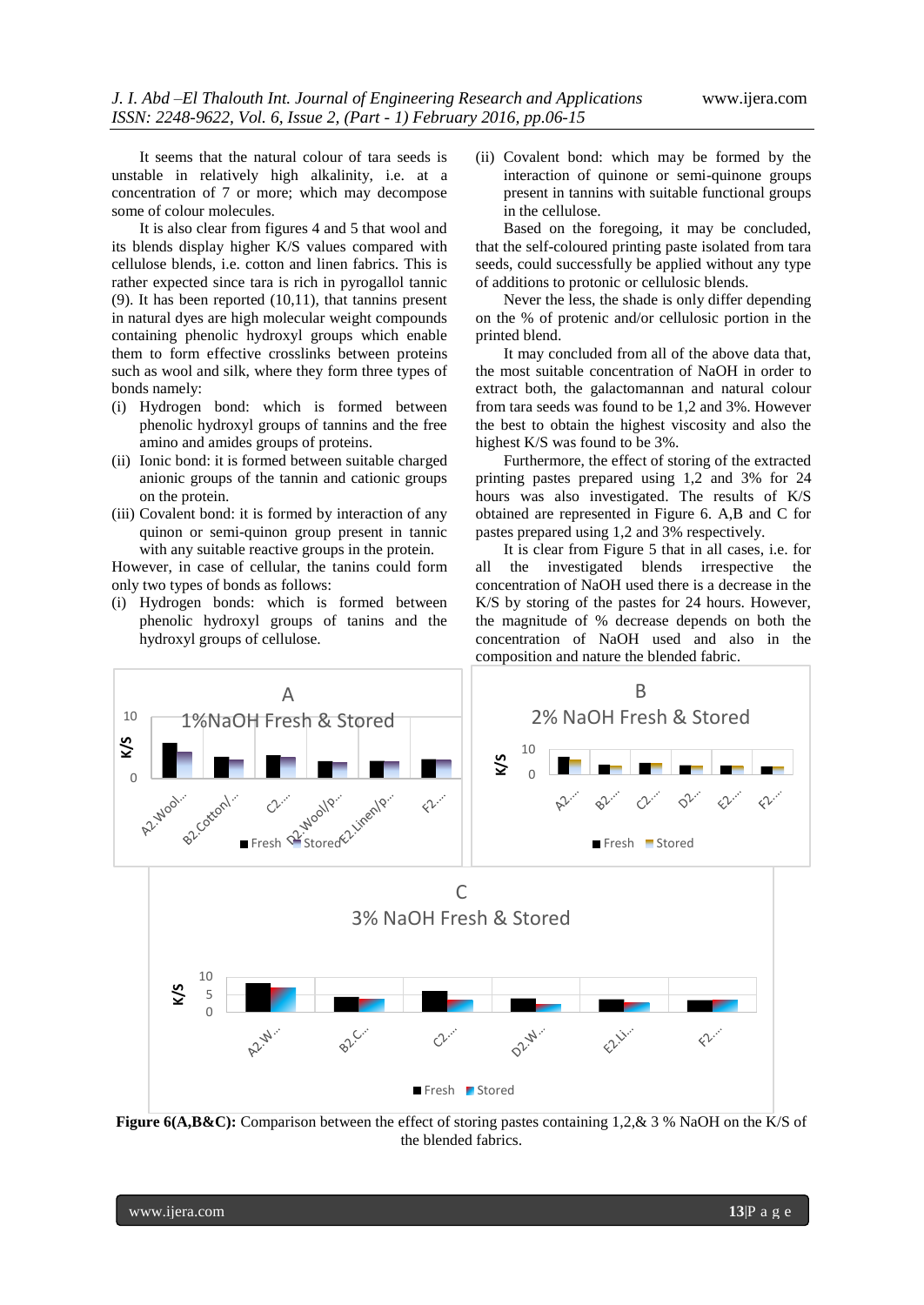#### **Tensile strength**

Table IV represent the effect of burn-out printing under the current technique using different pastes isolated using 1,2 and 3% of sodium hydroxide on tensile strength.

It is clear from the data that subjecting the current blends to burn-out printing style using pastes containing different amount of sodium hydroxide has a remarkable effect on the tensile strength of the blend. However, the magnitude of effect depends on the nature of the component of the fabric.

**Table IV:** Effect of storing the pastes treated with1,2&3 % NaOH on the Tensile strength of the printed blends.

| <b>Fabric used</b>       | Concentration of NaOH used in paste preparation |               |               |               |               |               |               |               |
|--------------------------|-------------------------------------------------|---------------|---------------|---------------|---------------|---------------|---------------|---------------|
|                          | <b>Blank</b>                                    |               | $1\%$         |               | 2%            |               | 3%            |               |
|                          | <b>Stress</b>                                   | <b>Strain</b> | <b>Stress</b> | <b>Strain</b> | <b>Stress</b> | <b>Strain</b> | <b>Stress</b> | <b>Strain</b> |
| Wool $\%$                | 0.528                                           | 25.001        | 0.525         | 25.500        | 0.378         | 15.500        | 0.382         | 18.250        |
| Cotton/polyester (50/50) | 3.435                                           | 6.750         | 3.263         | 7.000         | 3.229         | 7.250         | 3.115         | 6.750         |
| Wool/Nylon(60/40)        | 0.686                                           | 20.250        | 0.407         | 22.750        | 0.376         | 21.250        | 0.269         | 21.250        |
| Wool/Polyester (55/45)   | 1.836                                           | 19.000        | 1.772         | 19.500        | 1.756         | 19.000        | 1.598         | 17.750        |
| Linen/Polyester (80/20)  | 1.177                                           | 10.500        | 1.167         | 9.750         | 0.623         | 10.250        | 0.577         | 11.000        |

Stress: stress at auto break (kgf/mm2)

Strain: at auto break (%)

In all cases, regardless of the nature of the blend, the tensile strength of original blend, i.e. before subjecting to burn-out printing is higher than the printed blend. As the concentration of sodium hydroxide increases, the magnitude of decrease in tensile strength was increases too. However, the % decrease in tensile strength increases by increasing the % of protenic portion, the opposite holds true in case of cellulosic blends.

For example in case of wool/nylon, it decreases from 0.686 kgf/mm2 to 0.407 kgf/mm2 to 0.376 kgf/mm2 to 0.269 kgf/mm2, while in case of cotton/polyester (50/50) it decreases from 3.435 kgf/mm2 to 3.265 kgf/mm2 to 3.229 kgf/mm2 to 3.115 kgf/mm2 for the original blend and after printing with pastes containing 1,2 and 3% sodium hydroxide respectively.

The data of table IV is expected since it is well known that sodium hydroxide has a remarkable effect on both wool and nylon and a less effect on cellulosic and polyester fabrics.

## **IV. Conclusion**

- Both eco-friendly galactomannan gum and safety natural dye could be isolated successfuly from tara seeds simultaneously in one step process using different concentrations of sodium hydroxide.
- The isolated pastes are characterized by non-Newtonian pseudoplastic behavior, and its apparent viscosity depends on the concentration of sodium hydroxide as well as time of storing.
- The isolated pastes could be used successfully as screen printing pastes and burn-out paste simultaneously.
- The effect of burn-out printing pastes on the hydrolysis and decomposition of different blended fabrics was found to be depending on

the concentration of sodium hydroxide in the paste and also on the nature of the components of the blend.

- Increasing the concentration of sodium hydroxide in the paste is accompanied by an increase in the % loss in weigh. The % decrease in weigh increased by increasing the wool portion in the blend and follows the order: Wool/nylon 60:40> wool 100% > Wool/polyester  $55:45 >$  Wool/polyester  $35/65 >$ Linen/polyester 80:20 > Cotton/ polyester 50:50.
- The most optimum concentrations of sodium hydroxide in order to extract both natural colour and galactomannan gum was 3%.
- The self coloured printing pastes isolated could successfully be applied to print both protenic and/or cellulosic fabrics. However, the K/S on protenic fabrics is higher than that of cellulosic one.
- Unique colour and attractive texture could be achieved using the current technique depending on the nature and constituent of the blend.
- As the concentration of sodium hydroxide increases the % loss in tensile strength decreases, specially for woolen blends. However the % decrease in tensile strength is not high and satisfactory for industrial application.

#### **REFERENCES**

- [1.] L. W. C. Miles;"Textile Printing", Society of Dyers and Colourists, England, 2nd Ed. (1994).
- [2.] Kinnersly-Tayor, J.,. Dyeing and screen-Printing on Textiles. A and C Black Publishers, London, UK., 176(2003).
- [3.] 3-V A Bell, Review of printing (Ilkley:IWS, 1986)